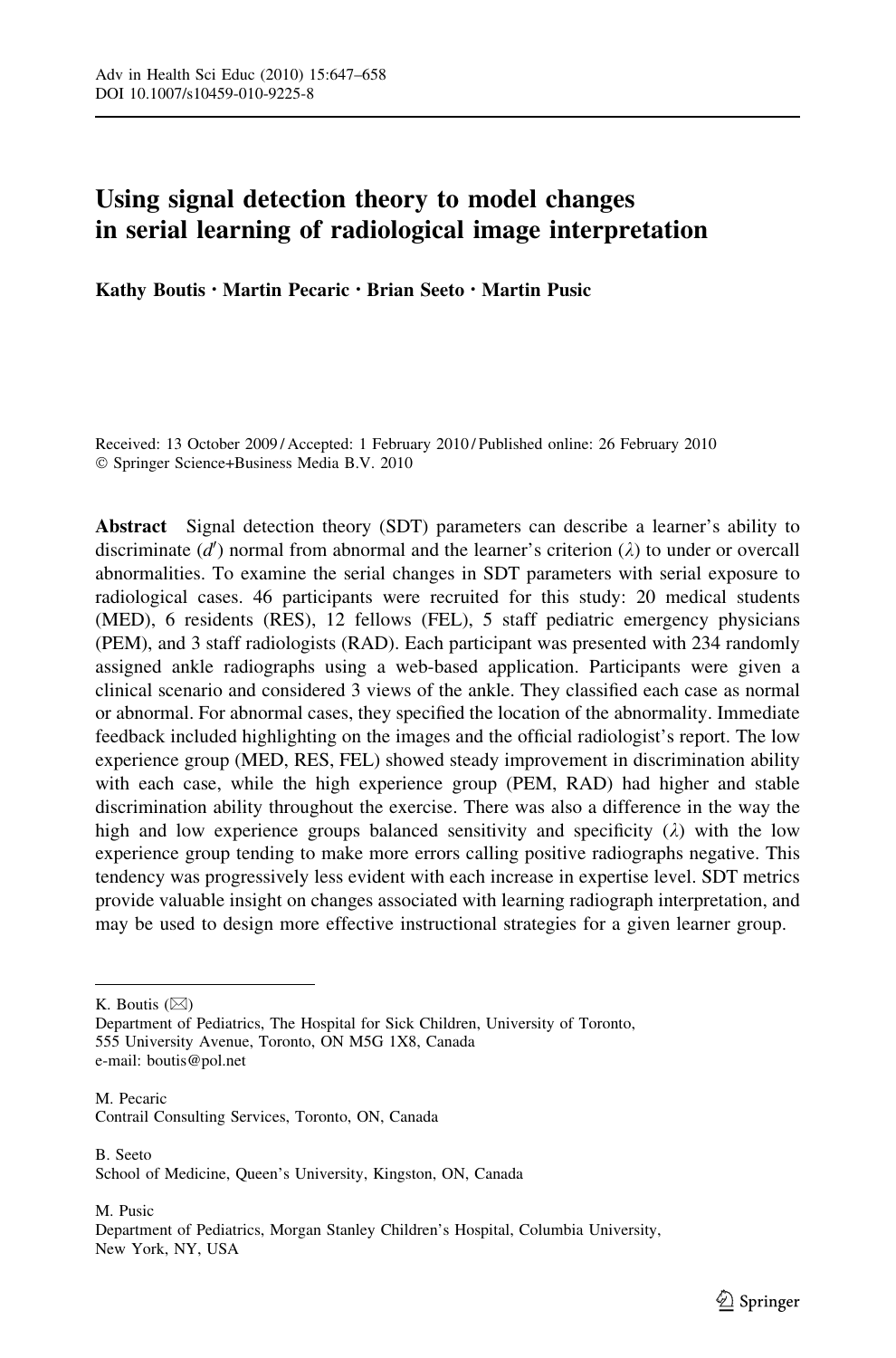# <span id="page-1-0"></span>Keywords Image interpretation - Signal detection theory

## Introduction

Real-life medical decisions usually have to be made based on the weight of the clinical evidence with some inherent uncertainty. Signal detection theory (SDT) allows the quantitative description of an observer's decision making by considering two separate aspects. The first is called discrimination and measures how well the observer is able to make correct judgements and avoid incorrect ones. The second is called the criterion, which is a measure of the bias with which the observer favours one option over another, independent of the ability to discriminate (McNicol [2004](#page-11-0); Wickens [2002](#page-11-0)).

In the context of radiograph interpretation, discrimination (discrimination parameter,  $d'$ ) assesses one's ability to discern normal from abnormal radiographs. In Fig. 1, the novice diagnostician has difficulty telling the difference between normal and abnormal films, and therefore  $d'$  is small. Meanwhile, an expert can, to a much greater extent, separate the images in terms of their degree of abnormality  $(d'$  is large). The criterion (criterion parameter,  $\lambda$ ) measures the inclination to classify a given case as normal or abnormal, especially for borderline cases. Clinicians with the same ability to discriminate, viewing the same radiographs, may have a different propensity to call the radiograph normal. There is no single correct value of the criterion parameter that someone who is interpreting a radiograph should adopt. The criterion that one performs with depends on the goal (s)he has in mind, and this likely varies with a given situation (McNicol [2004\)](#page-11-0). A higher (strict) criterion trades high specificity for relatively lower sensitivity, while a lower criterion does the opposite (Fig. [2\)](#page-2-0). For example, the radiograph reader may wish to maximize the number of cases (s)he calls abnormal in order to avoid missing significant pathology. Alternatively, one may be biased towards assuming that most radiographs will be normal while reviewing radiographs, thereby resulting in a more specific  $\lambda$ . The most efficient criterion parameter neither under or overcalls radiographs as normal or abnormal.



Fig. 1 Signal detection parameter discrimination—reported as dPrime  $(d')$ . The x-axis represents a latent factor to be detected (in the case of radiograph interpretation, the degree of abnormality). The y-axis is the number of examples. a A representation of the equal variance signal detection model. For radiograph interpretation, the left hand curve represents normal cases while the right hand curve cases with abnormalities. The subject's ability to discriminate is measured as the distance between their means of these distributions, quantified as  $d'$ . **b** The novice radiograph interpreter has difficulty distinguishing abnormal from normal radiographs. Therefore, the separation of the means of the two distributions is small and hence the subject's  $d'$  value is small. c The intermediate is better able to distinguish normal from abnormal and hence their  $d'$  is larger. However, there is still considerable overlap, cases where they are unable to reliably classify the radiograph. **d** The expert situation:  $d'$  is large with relatively little overlap (few cases where the expert cannot distinguish normal from abnormal)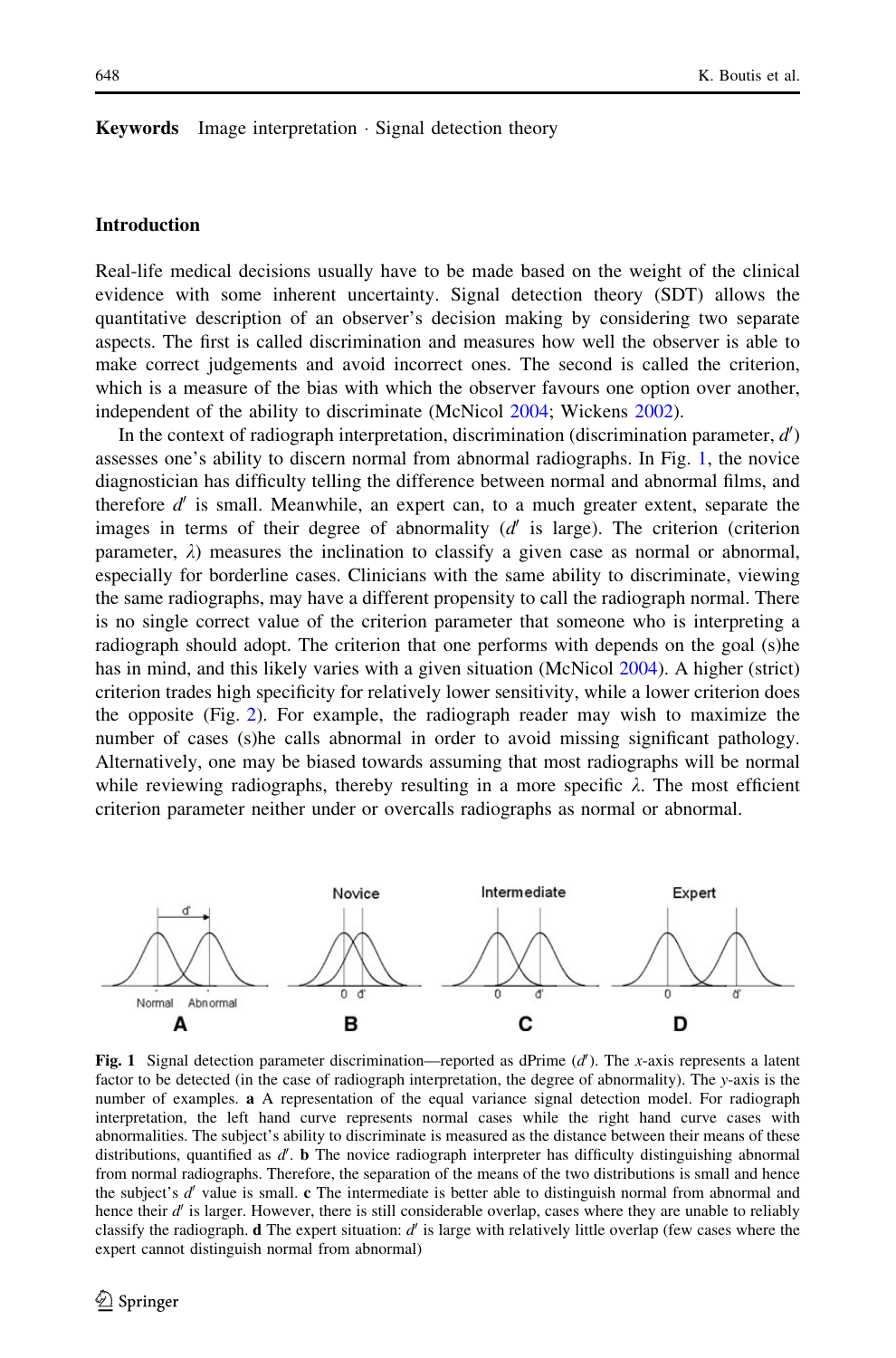<span id="page-2-0"></span>

Fig. 2 Signal detection parameter criterion—reported as lambda ( $\lambda$ ). a As stated in Fig. [1](#page-1-0). b The criterion,  $\lambda$ , is the subject's bias to call a radiograph for which they are uncertain. In b, the subject has set a criterion that maximizes their accuracy, for a given ability to discriminate. c A highly specific criterion favours being correct for Normals over being correct for Abnormals. In this case,  $\lambda > d'$ . Accuracy suffers due to false negatives. d In this panel, we show a highly sensitive criterion where the subject favours being correct for abnormals. Numerically,  $\lambda$  is generally less than  $d'/2$ 

In medicine, SDT has been mostly applied to the clinical aspects of diagnostic radiology (Clarkson [2007;](#page-10-0) Doubilet [1988;](#page-10-0) Metz [1986](#page-11-0); Swensson [1996;](#page-11-0) Abdi [2009;](#page-10-0) Norman et al. [1992\)](#page-11-0). SDT is based on the familiar  $2 \times 2$  table used to calculate sensitivity and specificity, and in radiology this same fundamental concept has been represented using Receiver Operating Characteristic (ROC) curves. The equivalent to the discrimination parameter is the ''area under the curve,'' while the point on the ROC curve for a given individual is the homologue of the criterion parameter (Obuchowski [2003\)](#page-11-0).

While these concepts have been used for assessment in radiology education (Clarkson [2007\)](#page-10-0), what has been uncommon is their use in a *serial* fashion where estimates of discrimination and criterion are calculated at regular intervals as a trainee develops their ability to interpret radiographs. Collecting an estimate of a learners' ability to classify radiographs as they learn results in a learning curve (Fig. 3) (Ericsson [2006;](#page-11-0) Ericsson et al. [1993;](#page-11-0) Hatala et al. [2003](#page-11-0); Ramsay et al. [2001;](#page-11-0) Nodine et al. [1999\)](#page-11-0), and allows us to draw conclusions about the nature of their individual learning at a fine level of granularity.

The main objective of this study was to examine how a learner's discrimination and criterion change with serial exposure to radiological cases in order to better understand the development of competency in radiograph interpretation.

Fig. 3 The learning curve—the x-axis represents the number of repetitions or period of time spent learning while the y-axis is some index of performance, typically accuracy rate. Point A number of repetitions at which learning begins (participant is oriented and accustomed to the educational intervention. Slope AB initially rapid rate of learning; Point C inflection point at which learning becomes more effortful; Point D total number of repetitions required to achieve a given level of competency

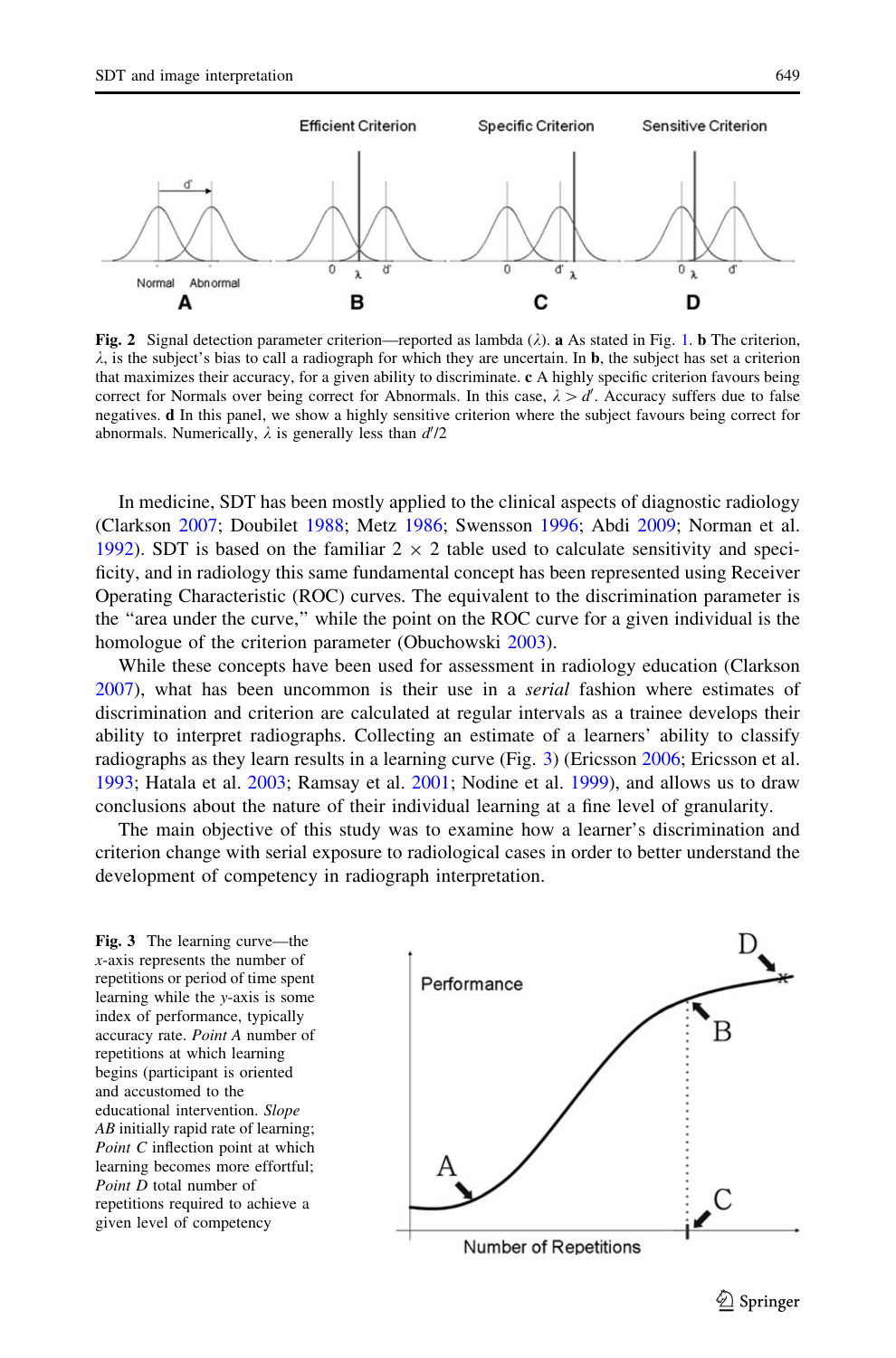# **Methods**

# Participant recruitment

We recruited a convenience sample of participants for this study. The following individuals were contacted via electronic mail with an opportunity to participate: final year medical students from three medical schools (University of Toronto, Queen's University, Columbia University) rotating through the emergency department  $(n = 56)$ , senior pediatric and emergency residents ( $n = 10$ ), emergency pediatric fellows ( $n = 30$ ), staff emergency physicians ( $n = 20$ ), and staff pediatric radiologists ( $n = 10$ ) from two Children's Hospitals (The Hospital for Sick Children and Morgan Stanley Children's Hospital). The medical students (MED), residents (RES), and fellows (FEL) were considered the ''low experience group'' while staff emergency physicians (PEM) and radiologists (RAD) were considered the ''high experience group.'' This study was approved by the research ethics boards at the participating institutions.

Radiograph selection and diagnostic classification

Ankle films were chosen as the type of radiographs for this image bank because they represent one of the most common pediatric injuries and available evidence demonstrates that physicians lack skills to manage musculoskeletal injuries appropriately (Chung et al. [2004;](#page-10-0) Dowling et al. [2005;](#page-10-0) Minnes et al. [2005](#page-11-0); Reeder et al. [2004](#page-11-0); Ryan et al. [2004](#page-11-0); Taras [1990;](#page-11-0) Trainor and Krug [2000](#page-11-0)). A clinician must make a dichotomous decision based on the clinical information. That is, based on the radiograph interpretation, the clinician must either (a) declare the radiograph free of fracture and discharge the patient with only supportive measures or (b) diagnose a fracture and appropriately manage the patient with splinting and arrangements for further care. On average, a pediatric emergency department sees one ankle injury requiring radiographs per day (Boutis et al. [2001](#page-10-0)). Given the average pediatric emergency physician in Canada works approximately 24 clinical hours per week, 200 radiographs replicates a 4 year experience of a practicing emergency pediatrician. Therefore, our target was to collect an image bank of approximately 200 radiographs, which is also in keeping with the minimum number of trials required for SDT research (McNicol [2004\)](#page-11-0).

We collected the radiographs by purposively sampling from our clinical setting. Over a 1 year period (September 2005–August 2006), we assembled a database of 378 consecutive ankle radiographs (AXR) taken in a pediatric emergency department (PED) for the purpose of excluding a fracture. From these, we selected 234 AXR using the following process: in the first step, we excluded all films that had orthopedic hardware (12), markers like casting material that would suggest a diagnosis (71), very poor quality films such that radiograph findings were obscured (7), and radiographs where the diagnosis changed in follow up films (26). This resulted in a pool of 261 available radiographs from which two pediatric emergency medicine (PEM) staff physicians (KB, MP) then selected 234 radiographs which provided the following content: a case-mix frequency of abnormal/ normal/normal variant radiographs consistent with that seen in actual clinical practice (Boutis et al. [2001\)](#page-10-0) and emphasized necessary educational content known for emergency management of pediatric ankle injuries (Anderson [2000](#page-10-0)). As such, single examples of rare normal variants/abnormal/controversial cases were retained while duplicate examples of these were removed. The final list of diagnoses is detailed in Table [1.](#page-4-0)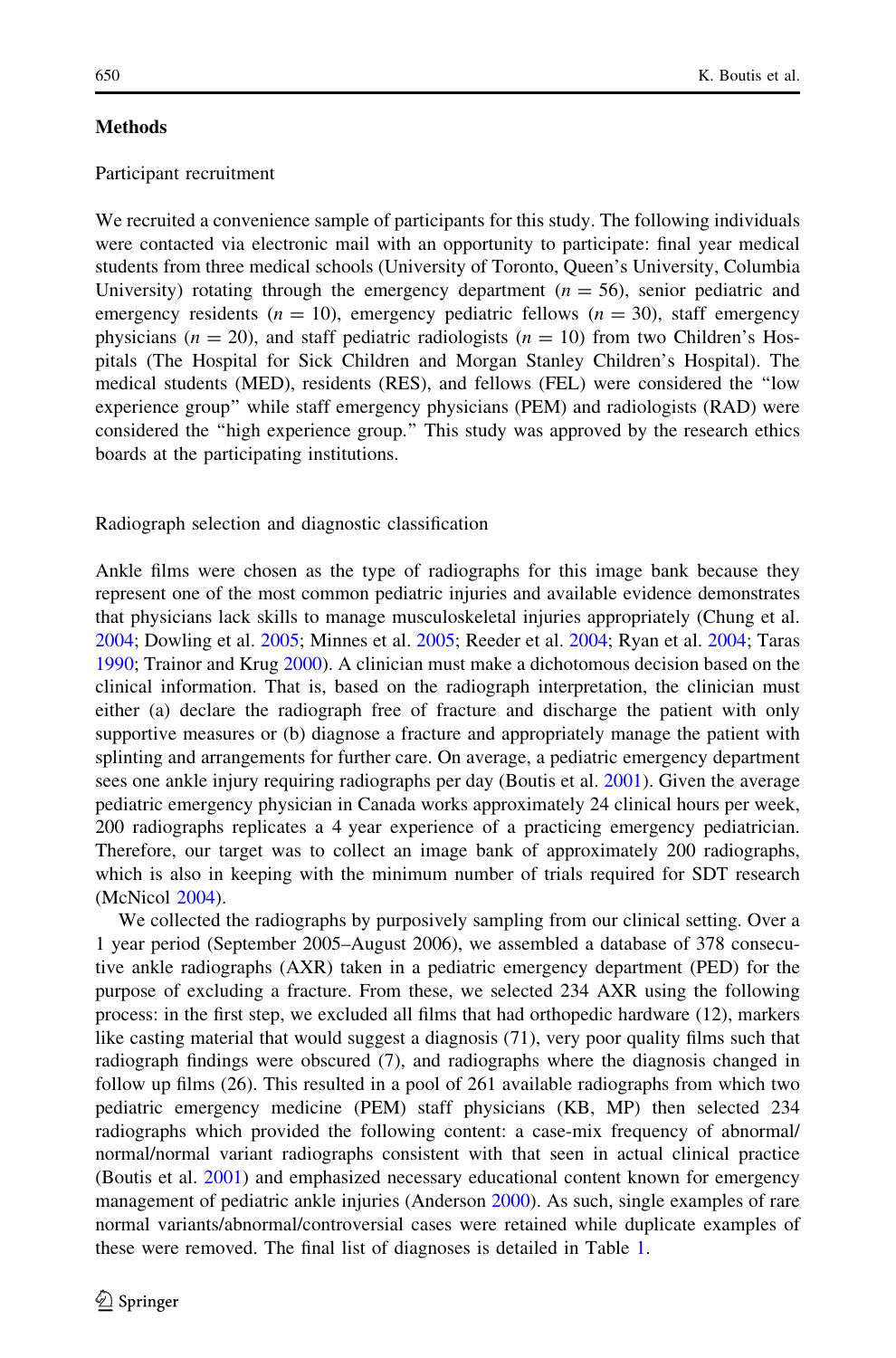<span id="page-4-0"></span>

| <b>Table 1</b> Diagnoses included in<br>exercise | Radiograph type                           | N        |  |  |  |
|--------------------------------------------------|-------------------------------------------|----------|--|--|--|
|                                                  | Normal                                    |          |  |  |  |
|                                                  | Normal                                    | 131      |  |  |  |
|                                                  | Normal variant                            | 15       |  |  |  |
|                                                  | Abnormal                                  |          |  |  |  |
|                                                  | Rule out Salter-Harris I fibula           | 36       |  |  |  |
|                                                  | Salter-Harris II fibula                   | 7        |  |  |  |
|                                                  | Salter-Harris III/IV/V fibula             | $\Omega$ |  |  |  |
|                                                  | Salter-Harris I tibia                     | 1        |  |  |  |
|                                                  | Salter-Harris II tibia                    | 9        |  |  |  |
|                                                  | Salter-Harris III tibia                   | 9        |  |  |  |
|                                                  | Salter-Harris IV tibia                    | 5        |  |  |  |
|                                                  | Salter-Harris V tibia                     | $\Omega$ |  |  |  |
|                                                  | Combined tibia/fibula                     | 1        |  |  |  |
|                                                  | Other pathology—osteochondritis dissecans | 1        |  |  |  |
|                                                  | Total                                     | 234      |  |  |  |

Cases consisted of three images (AP, Lateral, Mortise views) and these were downloaded, along with the final staff pediatric radiology report, from the institutional picture archiving and communications system. Radiographs were saved in Joint Photographic Experts Group format and a brief clinical history was written for each case based on the information present on the imaging requisition. All cases were then categorized as normal or *abnormal* based on the information provided by the official radiology report. A *normal* AXR was defined as a radiograph without a visible bony fracture and/or lack of soft tissue swelling over open growth plates in the distal tibia/fibula. Ankle radiographs that contained variations on the normal anatomy but did not require treatment or further investigation of any kind (e.g., extra epiphysis) were included within the normal AXR group. Finally, an abnormal AXR was defined as a film with a visible bony fracture and/or soft tissue swelling over open growth plates in the distal tibia/fibula. Abnormal films were further subclassified by diagnosis and the location of the abnormality on the image. The Salter-Harris I fracture of the distal tibia/fibula was defined as soft tissue swelling maximal over the normal/displaced/widened open growth plates, and the absence of a visible bony fracture. If there were any uncertainties about the accuracy of the diagnosis on the original radiology report it was reviewed with an independent staff pediatric radiologist that specializes in musculoskeletal imaging.

Online software application for presentation of radiograph cases

A website was developed using HTML, PHP and Flash. Secure entry was ensured via a participant name and password given to each participant. The software tracked their progress through the cases, and recorded responses to a mySQL database. The information from this database was later entered into the  $SPSS^{\circledast}$  software analysis package.

At the start, each participant was given some general information which included assurance of confidentiality, the purpose of the exercise, and some information on how to use the system. They were not provided with any information about the proportion of normal to abnormal cases or types of pathology in advance of participation. Cases were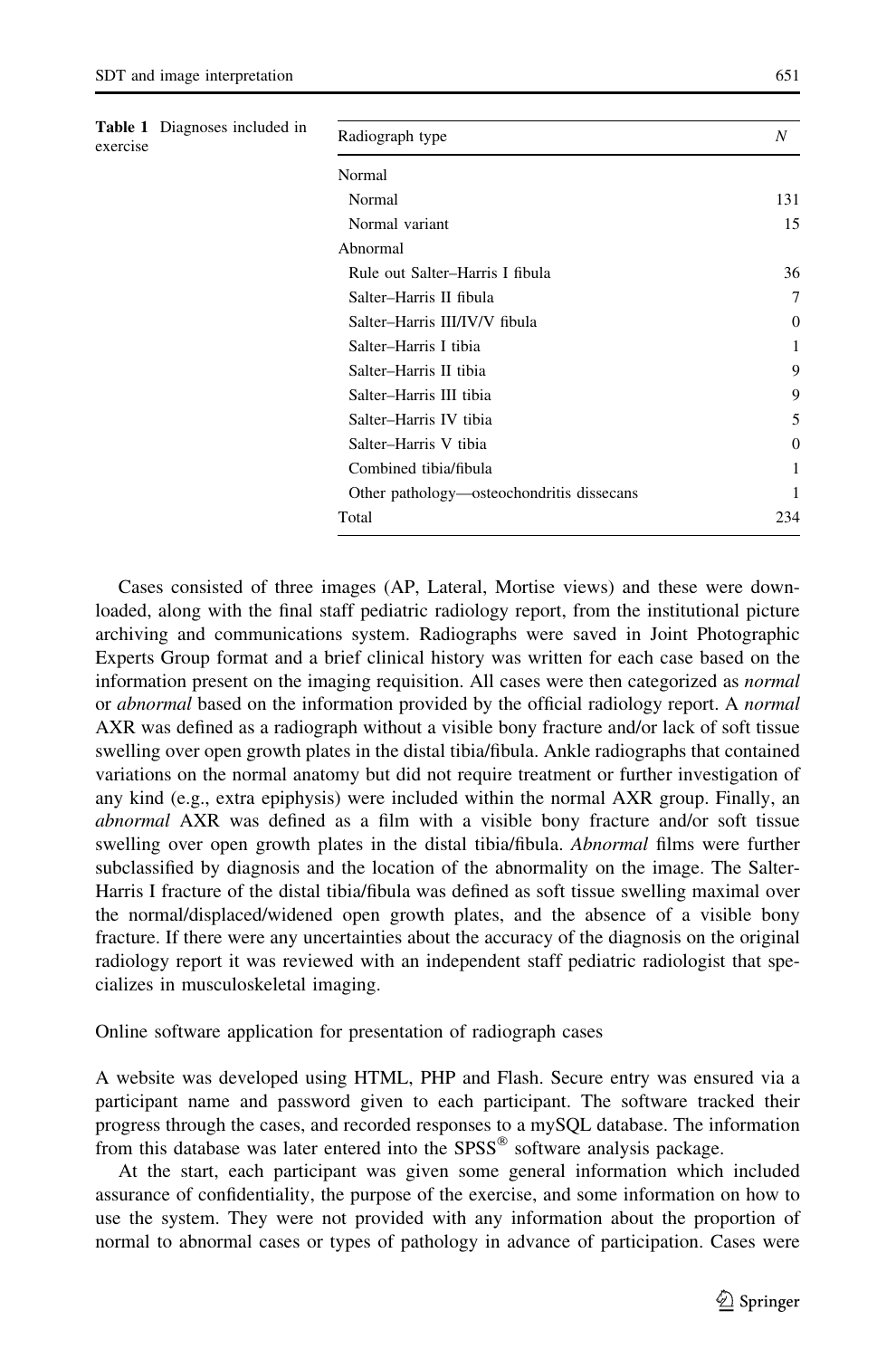

Fig. 4 Screen capture from after the learner submits their answer. The *dot* represents the learner's designation of the abnormality, just inside the ''hotspot'' representing the correct location

then presented in a random order unique to each participant. For each case, the participant was presented first with a screen listing the presenting complaint and clinical findings of the patient. Clicking the appropriate button took the participant to one of the three standard radiograph views of the ankle. The participant could access all three views as (s)he wished. No time limitation was imposed. When ready, the participant declared the case either ''Normal'' or ''Abnormal'' with modifiers suggesting how certain they were in the diagnosis. If the answer was that the radiograph is ''Abnormal,'' the participant then marked the radiograph, using a yellow dot, to indicate where they thought the abnormality was located. They then committed to their answer by clicking a "Submit" button that lead to instantaneous feedback including a visual overlay indicating the region of abnormality (if any) and presentation of the entire official radiology report. An example of this screen is shown in the screen capture (Fig. 4). Once the participant has considered this information, they moved onto the next case.

# Deliberate practice

The characteristics of this study consistent with deliberate practice as defined by Ericsson (Ericsson et al. [1993\)](#page-11-0) include the following: (1) all participants were motivated due to high relevance of the task in their field, and/or the fact that they volunteered to participate; (2) ankle x-rays and their interpretation took into account subject pre-existing knowledge; (3) subjects received immediate feedback with knowledge of their performance; (4) the overall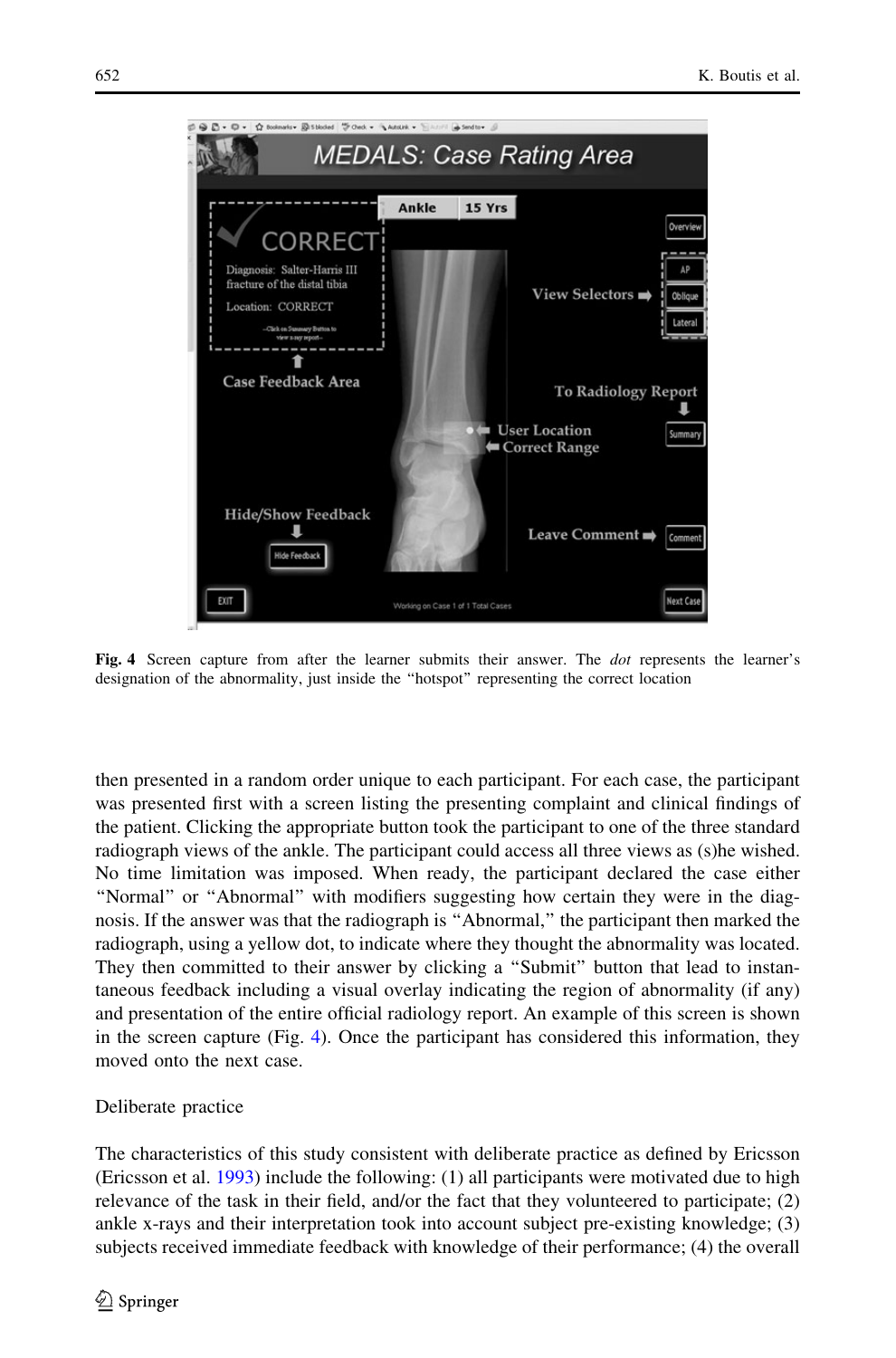task of ankle x-ray interpretation remained the same, and the specifics of each x-ray offered opportunities to improve.

#### Analyses

Each case completed by a participant was considered one item. Normal items were scored dichotomously depending on the match between the participant's response and the original radiology report. Abnormal items were scored correct if the participant had both classified it as abnormal and indicated the correct region of abnormality on at least one of the images of the case.

Descriptive statistics were used to report mean and standard deviation scores for continuous variables and proportions with respective 95% confidence intervals for categorical data. Discrimination  $(d')$  and criterion  $(\lambda)$  parameters were calculated using the equal variance Gaussian SDT model described in Wickens (Wickens [2002\)](#page-11-0). For calculating the signal detection  $\lambda$ , there are several different forms reported in the literature (Wickens  $2002$ ). These include lambda, lambda-center (different referent  $d'$ ) and log-beta lambda (based on a likelihood ratio). The latter two have the advantage of being relatively independent of  $d'$ . In this paper, we chose to report raw lambda scores to provide greater transparency for the reader and better represent the sensitivity/specificity trade-off.

Our expectation was that the subjects would show improvement with successive practice, and that this could be captured by running estimate of the  $d'$  and  $\lambda$  parameters. With each additional exercise case, we automatically computed d' and  $\lambda$ , and then graphed them as a function of case. The resulting learning curves (Ericsson [2006](#page-11-0)) provide a formative analysis of learning with each case, and were plotted by graphing a cumulative calculation of the outcome variable against the sequence number. Since results are weighed down by the early cases where performance would not have been as good, these cumulative statistics underestimate the final performance level of each subject. However, our goal was not absolute assessment of performance; rather, we wanted to report, at a fine level of granularity, the relative changes in performance between groups as they learn.

To test overall statistical predictions, we also reported summative point estimates of  $d'$ and  $\lambda$ .

Summative statistics by groups were compared using ANOVA and post-hoc comparisons between groups were performed using the Tukey test. All analyses were carried out using SPSS 13.0, Stata 10.1 (College Station, TX) and Excel 2003 (Microsoft Corp, Bellevue, WA).

# **Results**

#### Study participants

Forty-six participants with varying degrees of interpretative skill completed the study: 20 MED (6 University of Toronto, 12 Queen's University, 2 Columbia University), 6 RES (6 Morgan Stanley Children's), 12 FEL (7 Hospital for Sick Children, 5 Morgan Stanley Children's), 5 PEM (3 Hospital for Sick Children, 2 Morgan Stanley Children's), and 3 RAD (Morgan Stanley Children's).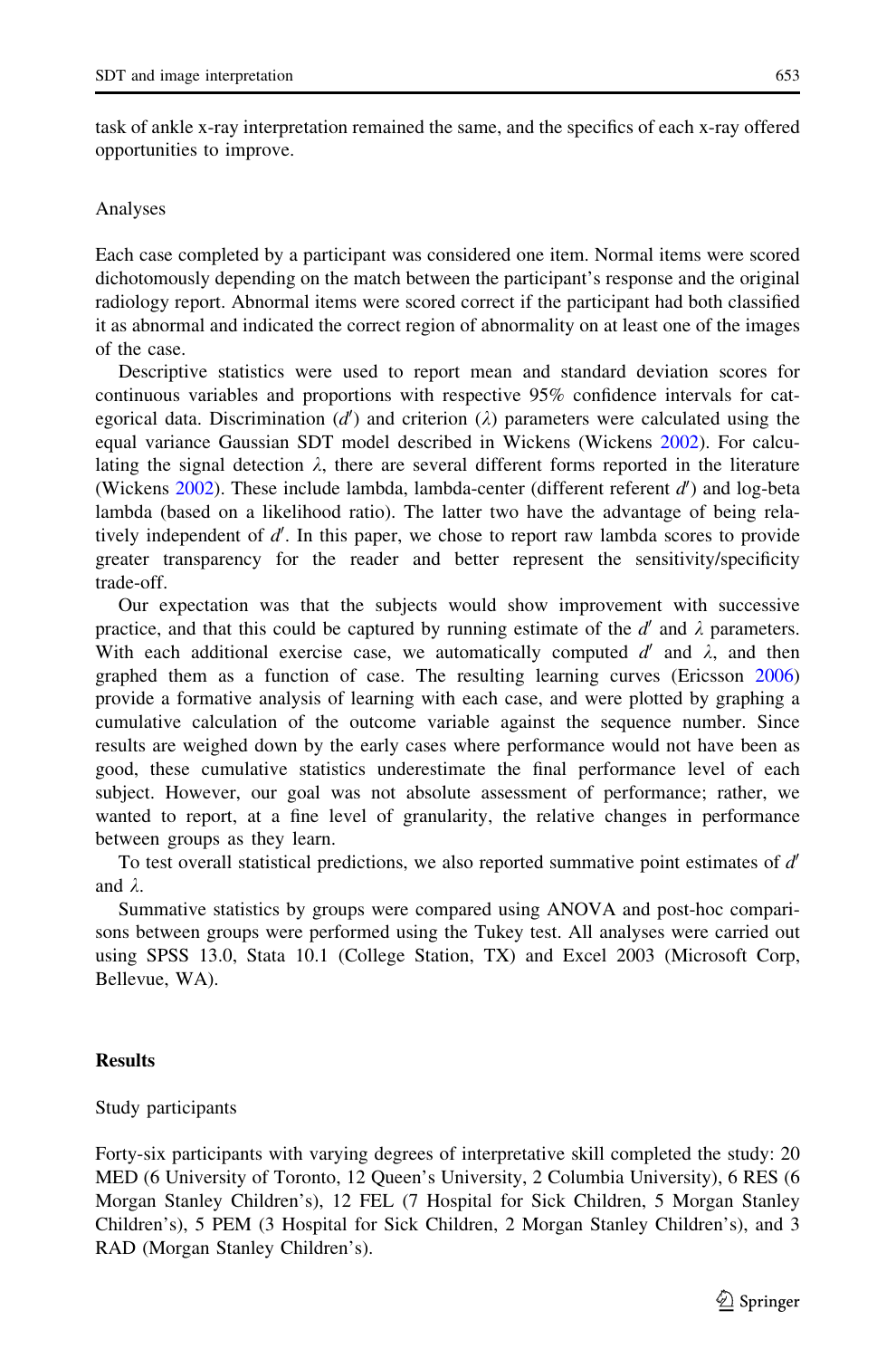### Summative performance statistics

The discrimination ability  $(d')$  was higher for more experienced learners demonstrating that the latter group could better distinguish normal from abnormal radiographs (Table 2). At the end of the exercise, the bias towards reporting more films as normal was greatest in the high experience groups, while the low experience groups had a relative tendency to report films as abnormal.

The overall ANOVA was statistically significant for both  $d'$  and lambda. For  $d'$ , pairwise comparisons of differences between the groups were statistically significant at  $p<0.05$  except for the comparisons between a) medical students and residents b) residents and PEM fellows and c) PEM attendings and radiologists. However, these non-significant post-hoc comparisons were all underpowered (Retrospective Power $\langle 0.25 \rangle$ ).

Group level learning curves (Fig. [5\)](#page-8-0)

## Discrimination curves

In the low experience groups,  $d'$  improved with each case encountered. On average, there was a negative exponential pattern with rapid initial learning followed by slower incremental improvement. Improvement continued out to the final 234th case. For the high experience groups,  $d'$  improved rapidly and then levelled off by the 75–100th case and was stable thereafter with little, if any, further improvement.

## Criterion curves

The high experience PEM and RAD groups, after the initial 50–75 cases, maintained a stable criterion, or balance between sensitivity and specificity. Their  $\lambda$  was fixed at about two-thirds of  $d'$ . However, for the lower experience trainees there appeared to be a developmental pattern. The medical students had a tendency to call films normal  $(\lambda > d')$ using a very "strict" criterion. Lambda is high relative to  $d'$  when an individual's errors are predominantly due to abnormal images being classified as normal (i.e., high specificity and low sensitivity). This pattern persisted right out to the 234th repetition. The RES group had this strict criterion initially, but with increased exposure not only did their discrimination ability improve but their relative criterion shifted to more of the high experience pattern so

| Variable                                                | Medical<br>students<br>$(n = 20)$ | Residents<br>$(n = 6)$ | PEM fellows<br>$(n = 12)$ | PEM staff<br>$(n = 5)$ | Radiology<br>staff $(n = 3)$ | $p$ -Value* |
|---------------------------------------------------------|-----------------------------------|------------------------|---------------------------|------------------------|------------------------------|-------------|
| Detection<br>parameter<br>dprime<br>$(95\% \text{ CI})$ | 0.68<br>(0.59, 0.77)              | 0.97<br>(0.89, 1.05)   | 1.13<br>(1.03, 1.23)      | 1.51<br>(1.39, 1.63)   | 1.76<br>(1.72, 1.80)         | < 0.0001    |
| Criterion<br>parameter<br>lambda<br>$(95\% \text{ CI})$ | 0.45<br>(0.44, 0.47)              | 0.69<br>(0.67, 0.71)   | 0.87<br>(0.85, 0.88)      | 1.41<br>(1.38, 1.43)   | 1.65<br>(1.63, 1.67)         | < 0.0001    |

## Table 2 Summative performance statistics

\* Groups compared using ANOVA with 45 degrees of freedom and assuming  $\alpha = 0.05$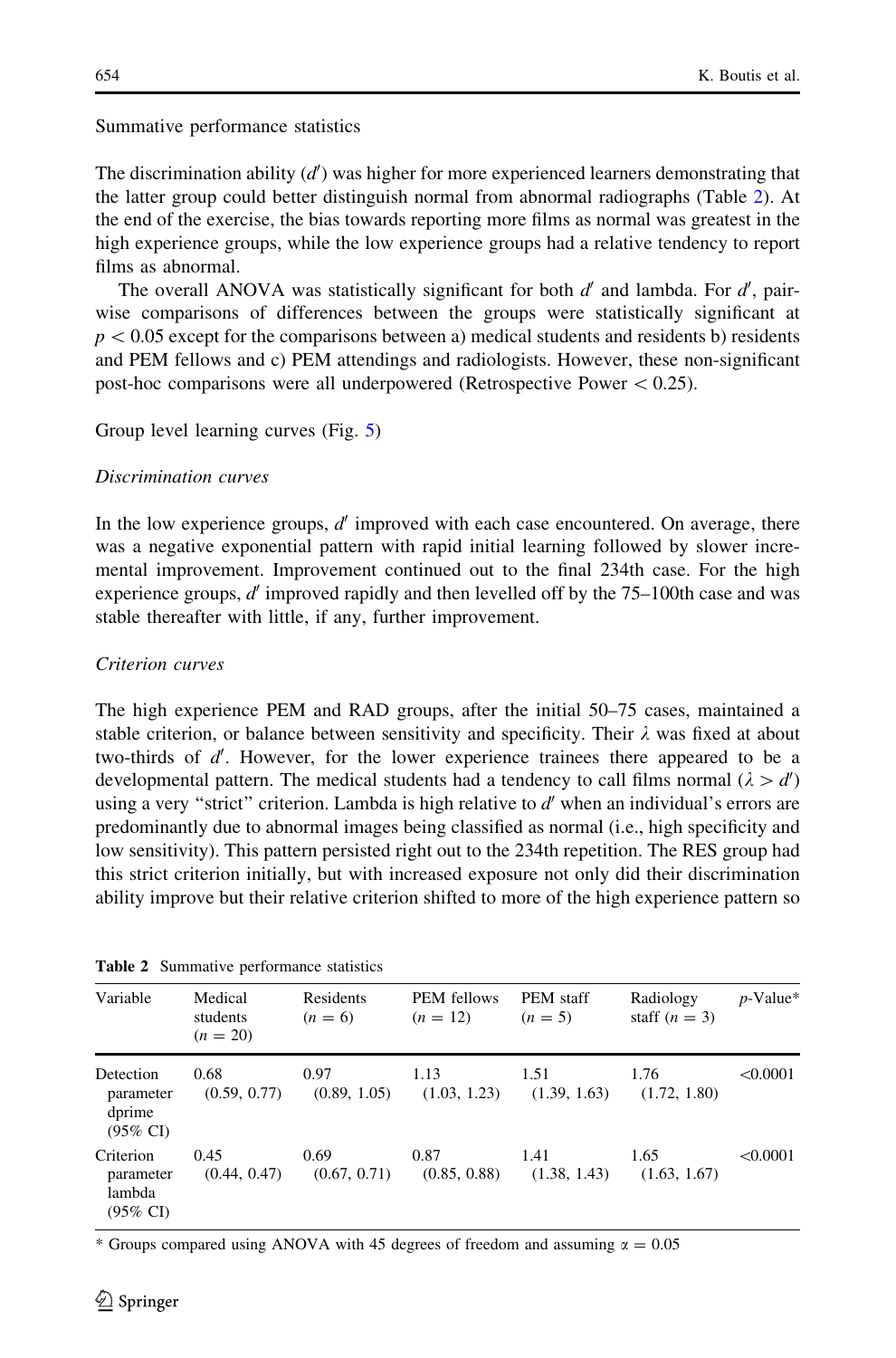<span id="page-8-0"></span>

Fig. 5 Group level SDT learning curves for medical students (MED), residents (RES), pediatric emergency medicine fellows (FEL), PEM staff (PEM) and radiologists (RAD). Learning curve parameters  $d'$  and lambda are plotted on the y-axis against number of cases reviewed on the x-axis (maximum 234)

that  $\lambda < d'$ . The FEL group also showed an initially strict criterion that softened with case exposure so that the high experience pattern was well established by the last case.

## Individual level learning curves

For each individual participant, we plotted the SDT parameters against number of cases done. We then ordered these by the participant's final  $d'$  achieved. As expected, participants with low  $d'$ , generally medical students, often showed the inverted pattern where  $\lambda > d'$  as seen in the medical student group level curves (Fig. 5). However, in several instances adjacent cases (i.e., with similar final  $d'$ ) showed markedly different qualitative patterns with one showing the low experience pattern of  $\lambda > d'$  while the other the high experience of  $d' > \lambda$  pattern (Fig. [6](#page-9-0)).

SDT learning curves from three individuals each with the same final  $d'$  value of 1.3 are shown in Fig. [6](#page-9-0). The medical student (case 13), has the same discrimination ability as the two fellows. However, (s)he uses a highly specific strategy (strict criterion), at the cost of misclassifying a greater proportion of patients with abnormalities (i.e., poorer sensitivity).

# Discussion

Using learning methods emphasizing deliberate practice (Colvin [2008;](#page-10-0) Ericsson et al. [1993\)](#page-11-0), this study examined changes in signal detection parameters with serial exposure to hundreds of ankle radiograph cases. Discrimination  $(d')$  improved with the number of cases reviewed for all groups, although the improvements were relatively small for the staff level practitioners. Increased ability to discriminate was concordant with level of participant seniority. We also determined how the participants set their internal criterion or bias when faced with a case in which they are uncertain. The low experience groups set their criterion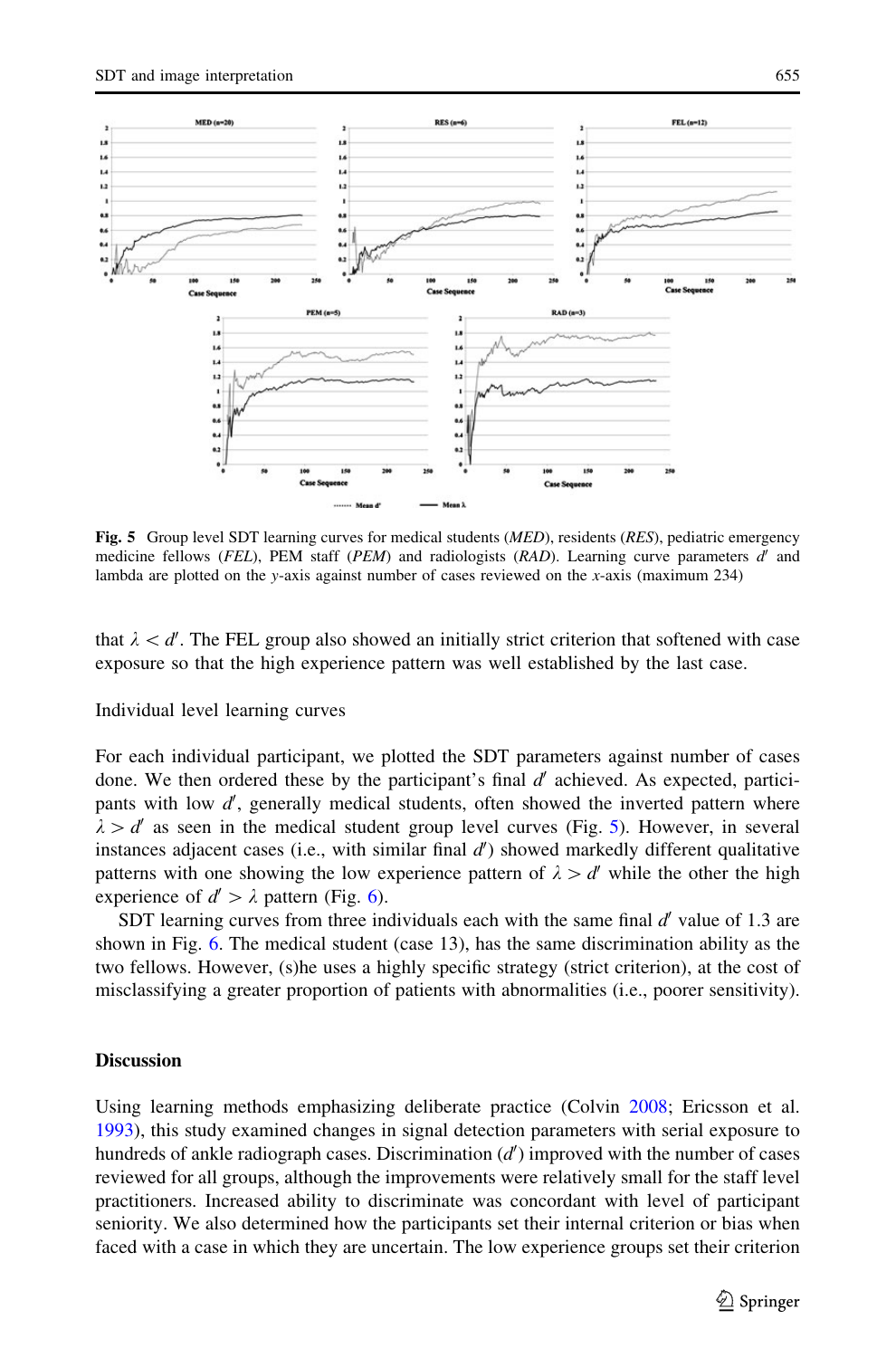<span id="page-9-0"></span>

Fig. 6 Learning curves from three participants who ranked nearly identically in terms of their cumulative discrimination parameter  $(d')$  but different development of their criterion parameter  $(\lambda)$ 

high relative to their discrimination ability which was in contrast to how the staff level physicians responded.

The discrimination pattern observed in our learning exercise was as one would expect. On average, discrimination improved with number of cases reviewed except for the radiology experts who had little to learn from this intervention. Construct validity of our exercise as a measure of interpretation ability is supported by the fact that groups with increasing levels of expertise showed concordant increased ability to discriminate. The medical student group was challenged the most throughout the exercise, demonstrating relatively poor differentiating abilities, even by the end of the experience. In addition, the PEM  $d'$  failed to achieve that of the RAD group even after our 234 item learning intervention. This study suggests that future research should be focused more directly on how this type of serial learning can be modified so that it can help all groups achieve a given level of competency.

Feature discrimination is not the only learning task in the skill of radiograph interpretation. Even experts have to learn to trade-off sensitivity with specificity when faced with ambiguous or borderline visual features on radiographs. A participant's approach to this task is summarized by the SDT criterion parameter. In this study, we found that those in the low experience group, especially the medical students, had a high criterion relative to their ability to discriminate. That this group had poor discrimination ability contributes to this. They would be more likely to miss an abnormality on the radiograph resulting in more false negatives and a higher criterion value. Conversely, as a person's ability to discriminate improves, there would be fewer false negatives and a relatively lower criterion value. Our findings support this since the latter was evident in the high experience group. However, poor discrimination is not the only factor as it does not explain the instances in our data where individuals of similar discrimination ability had markedly different criterion values. With our study design, we can only speculate as to why two individuals of similar discrimination ability would differ in how they balance sensitivity with specificity. It could be due to random variation between individuals or the differential influence of base-rate biases (McNicol [2004](#page-11-0)). Importantly, different perceptions of the cost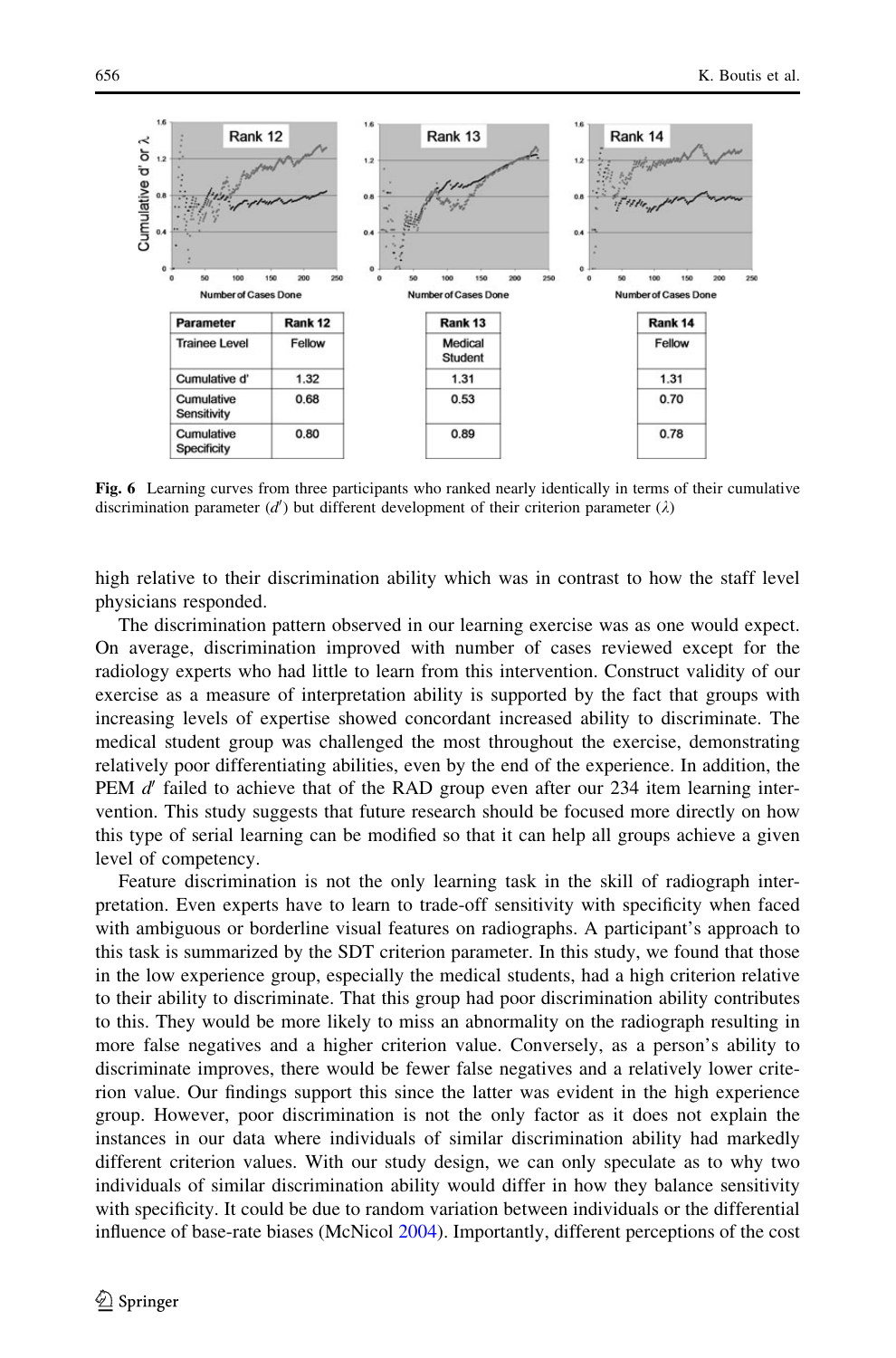<span id="page-10-0"></span>of false positives versus cost of false negatives needs to be considered. Finally, differences in motivation for the persistent searching required for detecting subtle abnormalities may also be a factor. While determining which factors are relevant will require further research, at this stage we can say that measuring a learner's criterion parameter allows us to detect those learners who over- or under-call pathology relative to their peers.

This research has limitations that warrant consideration. Not all skills lend themselves to this type of analysis. In this ankle radiograph example, the task is well codified and consistent from case to case, and knowledge gained from assessing one case is immediately applicable to the next one. The dichotomous nature of the problem, whether a fracture is present or not, allows for unambiguous feedback that may not be the case for other situations, for example chest radiographs taken to rule out pneumonia. We approached over 100 potential participants and only 46 agree to participate, which raises the concern of responder bias. Learners who participated may represent a different skill level than those who did not. There were small sample sizes in each group, and as such a few highly unmotivated or motivated learners in each group could significantly bias the results. Finally, small numbers of participants makes it difficult to perform subgroup analyses to identify the strengths/weaknesses of a given group.

In conclusion, signal detection metrics applied serially can provide valuable insight on changes associated with learning radiograph interpretation. Discrimination measured ability to differentiate normal from abnormal, and improved in all learner groups with the deliberate practice of a long series of radiographs. Predictably, this was higher in the more experienced groups. Criterion results provided information on tendencies to over or under call pathology. The low experience group was biased towards labelling radiographs as normal which missed pathology while the high experience groups set their criterion such that false negatives and false positives were minimized. Therefore, SDT parameters capture learner performance beyond the traditional ''correct/incorrect'' data, and this information may be incorporated to design more effective instructional strategies specific to a group or individual for a common and important diagnostic skill.

Acknowledgments We would like to thank the Royal College of Physicians and Surgeons of Canada for their grant support of this research.

## **References**

Abdi, H. (2009). *Encylopedia of education*. New York: Elsevier.

- Anderson, A. (2000). Injury—ankle. In I. G. Fleisher, S. Ludwig, F. Henretig, R. Ruddy, & B. Silverman (Eds.), Textbook of pediatric emergency medicine (pp. 321–329). Philadelphia: Lippincott Williams & Wilkins.
- Boutis, K., et al. (2001). Sensitivity of a clinical examination to predict the need for radiography in children with ankle injuries: A prospective study. The Lancet, 358, 2118–2121.
- Chung, S., et al. (2004). Skull radiograph interpretation of children less than age two: How good are pediatric emergency physicians? Annals of Emergency Medicine, 43, 717–722.
- Clarkson, E. (2007). Estimation receiver operating characteristic curve and ideal observers for combined detection/estimation tasks. Journal of the Optical Society of America A: Optics, Image Science, and Vision, 24, B91–B98.
- Colvin, G. (2008). Talent is overrated: What really separates world-class performers from everybody else. New York: Penguin Group.
- Doubilet, P. M. (1988). Statistical techniques for medical decision making: Applications to diagnostic radiology. AJR. American Journal of Roentgenology, 150, 745–750.
- Dowling, S., et al. (2005). Comparison views to diagnose elbow injuries in children: A survey of Canadian non-pediatric emergency physicians. Canadian Journal of Emergency Medical Care, 7, 237–240.